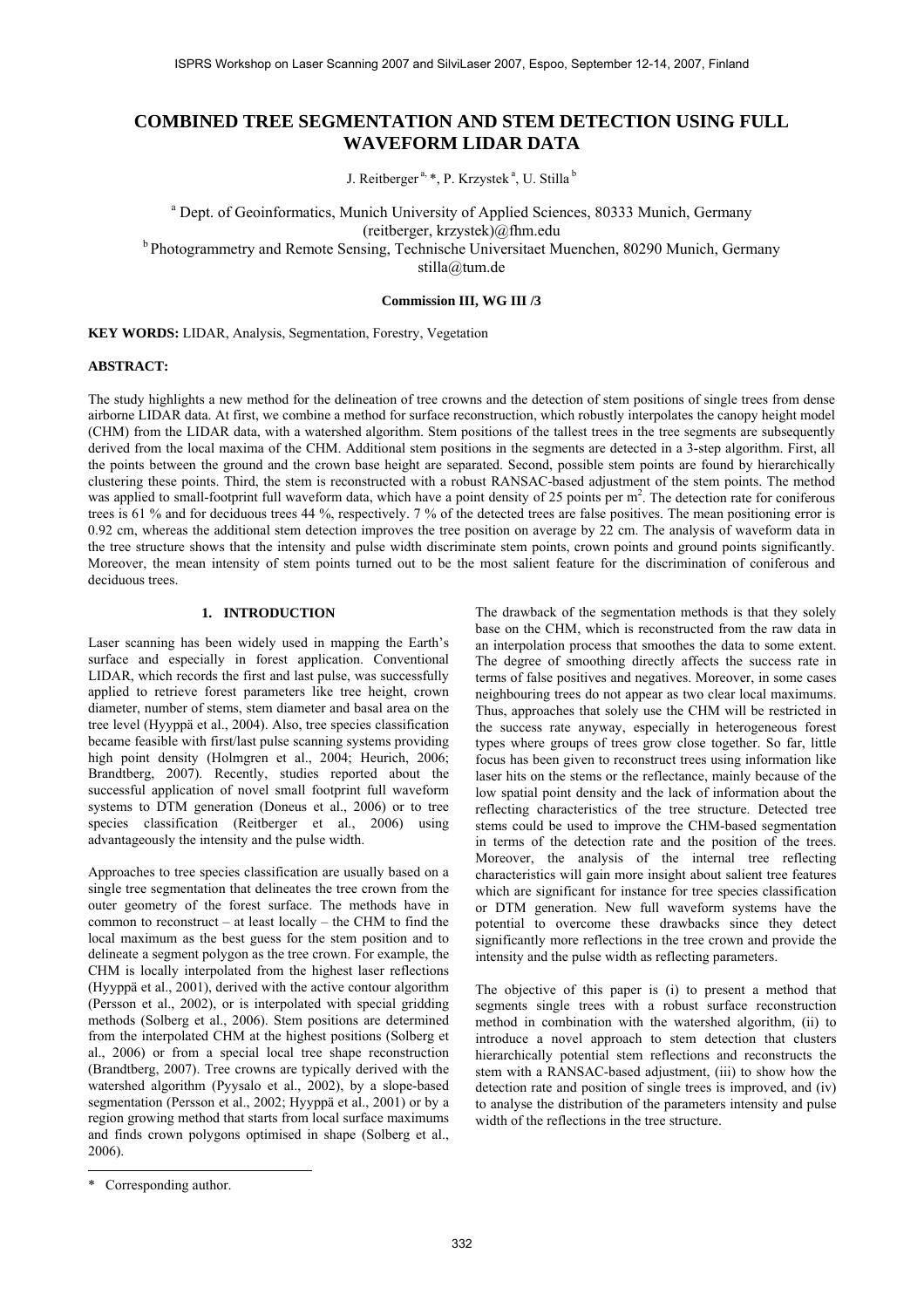The paper is divided into five sections. Section 2 focuses on the segmentation of the single trees and the reconstruction of the tree stems. Section 3 shows the results which have been obtained from full waveform data acquired in May 2006 by the Riegl LMS-Q560 scanner in the Bavarian Forest National Park. Finally, the results are discussed with conclusions in sections 4 and 5.

#### **2. METHODOLOGY**

#### **2.1 Decomposition of full waveform data**

Let us assume that full waveform LIDAR data have been captured in a region of interest (ROI). A single waveform is decomposed by fitting a series of Gaussian pulses to the waveform which contains  $N_R$  reflections (Figure 1).



Figure 1. 3D points and attributes derived from a waveform

The vector  $\mathbf{X}_i^T = (x_i, y_i, z_i, W_i, I_i)(i = 1, \dots, N_R)$  is provided for each reflection *i* with  $(x_i, y_i, z_i)$  as the 3D coordinates of the reflection. Additionally, the points  $X_i$  are given the width  $W_i = 2 \cdot \sigma_i$  and the intensity  $I_i = \sqrt{2 \cdot \pi} \cdot \sigma_i \cdot A_i$  of the return pulse with  $\sigma_i$  as the standard deviation (= half pulse width at  $A_i / \sqrt{e}$ ) and  $A_i$  as the amplitude of the reflection *i* (Reitberger et al., 2006; Jutzi and Stilla, 2005)*.* Note that basically each reflection can be detected by the waveform decomposition. This is remarkable since conventional LIDAR systems – recording at most five reflections – have a dead zone of about 3 m which makes these systems effectively blind after a reflection.

| Class      | Single    | First                       | Middle             | Last            |
|------------|-----------|-----------------------------|--------------------|-----------------|
| Definition | $N_R = 1$ | $N_R \geq 2$   $N_R \geq 3$ |                    | $N_{\rm P} > 2$ |
|            | $i=1$     | $i=1$                       | $i=2,\ldots,N_R-1$ | $i=N_p$         |

Table 1. Subdivision of points into classes in dependence on the number of reflections  $N_R$  and the position *i* of the reflection in the waveform

The sensor data are calibrated by referencing  $W_i$  and  $I_i$  to the pulse width  $W^e$  and the intensity  $I^e$  of the emitted Gaussian pulse and correcting the intensity with respect to the run length  $s_i$  of the laser beam and a nominal distance  $s_0$ .

$$
W_i^c = W_i \Big/ W^e \tag{1}
$$

$$
I_i^c = (I_i \cdot s_i^2) / (I^e \cdot s_0^2)
$$
 (2)

Note that the correction assumes a target size larger or equal to the footprint (Wagner et al., 2006). The points from a waveform are subdivided into 4 point classes depending on the number of reflections within a waveform (Table 1).

#### **2.2 Segmentation**

The segmentation of the tree crowns is achieved by deriving the CHM from 3D points which are best representing the outer tree crown geometry. The ROI is subdivided into a grid having a cell spacing of  $cp$  and  $N<sub>C</sub>$  cells. Within each cell of size  $cp<sup>2</sup>$ , the highest 3D point is extracted and corrected with respect to the ground level  $z_j^{ground}$ , i.e.  $z_j^{CHM} = z_j - z_j^{ground}$  ( $j = 1,..., N_c$ ). The ground level  $z_j^{ground}$  is estimated from a given DTM by bilinear interpolation. In the next step, all the highest 3D points  $X_j^T = (x_j, y_j, z_j^{CHM})(j = 1,..., N_c)$  of all  $N_c$  cells are robustly interpolated in a grid that has  $N_X$  and  $N_Y$  grid lines and a grid width *gw.* The special adjustment approach (Krzystek et al., 1992) interpolates the  $N_{CHM} = N_X * N_Y$  grid points  $X_{Int}^{CHM}{}_{j}^{T} = (x_{Int}^{CHM}{}_{j}, y_{Int}^{CHM}{}_{j}, z_{Int}^{CHM}{}_{j})(j=1,...,N_{CHM})$  and filters the 3D points  $X_i$  in a 2-phase iterative Gauß-Markoff process. Thanks to constraints on the curvature and torsion of the surface, the interpolation smoothes and regularises the surface in case of an ill-posed local situation. The iterative adjustment scheme is similar to an edge preserving filter that discards outliers, closes gaps in the surface if no 3D points could be found in the cells, and preserves surface discontinuities. The

result is a smoothed CHM having *N<sub>CHM</sub>* equally spaced posts. Finally, the tree segments are found by applying the watershed algorithm (Vincent and Soille, 1991) to the CHM. The local maximums of the segments define the *Nseg* tree positions  $(X_{\text{stem }i}^{CHM}, Y_{\text{stem }i}^{CHM}) (i = 1,...,N_{\text{seg}}).$ 

#### **2.3 Stem detection**

Tree stems in the individual tree segments are detected in a 3 step procedure:

**Step 1**: The  $N_S$  points  $X_j^{Seg}$  ( $j = 1,..., N_S$ ) within a tree segment are cleared from ground points by discarding all points within a given height bound  $Z_{threshold} = 1$  m to the DTM.

**Step 2**: The goal of the second step is to derive the crown base height *hbase* of the tree in order to subdivide the tree into the stem area and the remaining crown area. This coarse tree subdivision is achieved by (i) splitting the tree into *l* layers with height of 0.5 m, (ii) calculating the number of points  $n_i$  per layer, (iii) forming the vector  $N_P = \{n_i/N_S\}$  (*i* = 1,...,*l*), (*iv*) smoothing  $N_p$  with a 3x1 Gaussian filter and, finally, (v) defining *hbase* as the height that corresponds to 0.15 % of the total number of points per segment. All the *Nstem* points below *hbase* are potential stem points. Note that the remaining points can result from one or even several stems or from the understorey. The following hierarchical clustering scheme is applied to these points after calculating the Euclidian distance

matrix 
$$
D_{stem} = {d_{ij} = \sqrt{(x_i - x_j)^2 + (y_i - y_j)^2}
$$
;  $i = 1, ..., N_{stem}$ ;   
 $j = 1, ..., N_{stem}$ ; *i#j* (Heighte et al., 2004).

- 1. Assign each point to its own cluster, resulting in *Nstem* clusters.
- 2. Find the closest pair of clusters and merge them into one cluster. The number of clusters reduces by one.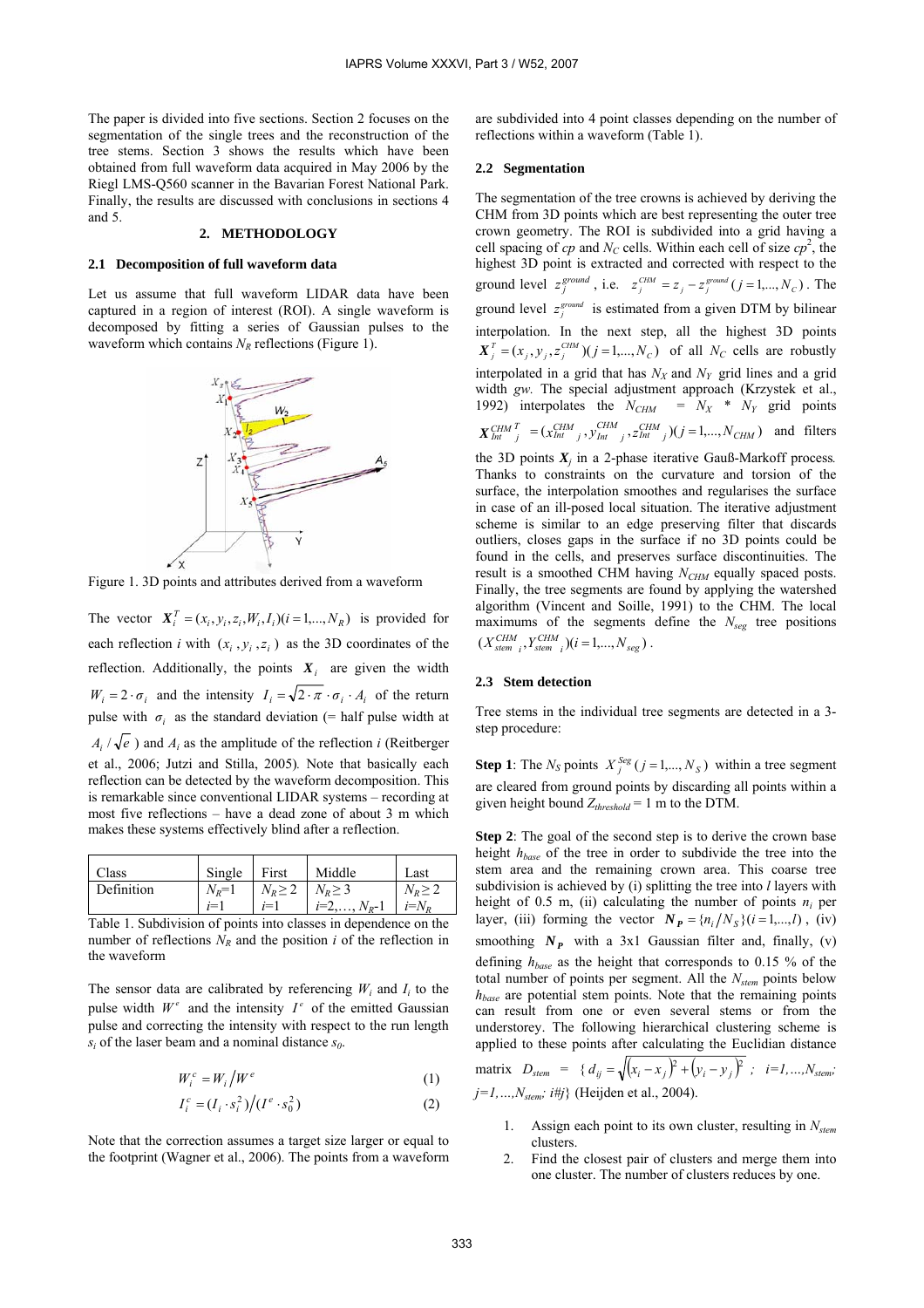- 3. Compute the distance *d* between the new clusters and each of the old clusters.
- 4. Repeat steps 2 and 3 until all items are clustered into a single cluster of size *Nstem* or a predefined number of clusters is reached.

In this clustering process the distance between two clusters  $C_i$ and *Cj* is defined as the shortest distance from any point in one cluster to any point in the other cluster. The clustering yields a dendrogram which shows at which distance the clusters are grouped together. By defining a minimum distance *dmin* between the cluster centres the number of clusters *Ncluster* is selected. The value of *dmin* must be larger than the maximum distance of stem points and smaller than the distance of points belonging to different stems. A value of 1.2 m was found to be most useful.

**Step 3**: The final finding of the stems is achieved by applying a RANSAC-based 3D line adjustment to all the *Ncluster* clusters and labelling all 3D lines with an incident angle smaller than  $\alpha$  $= 7<sup>0</sup>$  and a minimum number of 3 points as stems  $g_{\text{stem}}$ . This robust procedure eliminates clusters that result from the understorey and do not show a vertical main direction. Also, it cleans the cluster points from non-stem points. The detected stem positions  $(x_{\text{stem}}^{\text{det}}, y_{\text{stem}}^{\text{det}}) = \{DTM \cap g_{\text{stem}}\}\$ are calculated as the intersection of the stem *gstem* with the DTM. Note that several stems can be found within a tree segment.

#### **3. EXPERIMENTS**

#### **3.1 Material**

Experiments were conducted in the Bavarian Forest National Park which is located in south-eastern Germany along the border to the Czech Republic  $(49^{\circ} \, 3' \, 19'' \, N, 13^{\circ} \, 12' \, 9'' \, E)$ . 11 sample plots with an area size between 1000  $m^2$  and 3600  $m^2$ and a mean tree density of 390 trees per ha were selected in the mixed mountain forests. The plots comprise forest in the regeneration phase, the late pole phase and the optimal phase. Reference data for all trees with diameter at breast height (DBH) larger than 10 cm have been collected in May 2006 for 438 Norway spruces (*Picea abies*), 477 European beeches (*Fagus sylvatica*), 74 fir trees (*Abies alba*), 20 Sycamore maples (*Acer pseudoplatanus*) and 3 Norway maples (*Acer platanoides*). Several tree parameters like the DBH, total tree height, stem position and tree species were measured and determined with the help of GPS, tacheometry and the 'Vertex' III system. A DTM with a grid size of 1 m and an absolute accuracy of 25 cm was available (Heurich, 2006). Full waveform data have been collected by Milan Flug GmbH with the Riegl LMS-Q560 scanner in May 2006 after snowmelt but prior to foliation with an average point density of 25 points/m<sup>2</sup>. The vertical sampling distance was 15 cm, the pulse width at half maximum reached 4 ns and the laser wavelength was 1550 nm. The flying altitude of 400 m resulted in a footprint size of 20 cm.

#### **3.2 Single tree detection**

The procedures for segmentation and subsequent stem detection were applied to all the plots in a batch procedure without any manual interaction. Figure 2 shows a typical sample area containing several coniferous trees. The tree tops derived from the local maximums of the CHM correspond in some cases with the reference trees reasonably. However, some tree tops are deviating considerably from the true position. Moreover, some segments contain more than one reference tree. The main reasons are that (i) a group of trees form locally a well-defined maximum and (ii) the surface reconstruction smoothes too much so that neighbouring trees cannot be isolated. In both cases the single trees are not detected and hence the segment represents a group of trees rather than a single tree.

The stem detection takes advantage of additional high-density point information the waveform decomposition provides underneath the CHM. In case that only sparse understorey is below the base height stem points are successfully detected by the hierarchical clustering and the RANSAC-based stem reconstruction. Figures 3a and 3b show the stem points for the segment in the centre of Figure 2 found by the clustering scheme given in section 2.3. The two stems are clearly isolated by applying the angle constraint of  $7<sup>0</sup>$  to the stems approximated with RANSAC. Moreover, the single stem position derived from the CHM maximum is significantly improved by the new stem position. Thus, the stem detection provides additional single trees that constitute no local maximum in the CHM and improves the position of trees derived from the CHM maximum in the majority of cases.



Figure 2. Orthophoto of sample area with segments (green lines), reference coniferous trees (white dots), detected stems (yellow crosses) and the local CHM maximums (red crosses)



Figure 3a. Stem point clusters and stems reconstructed with RANSAC

Figure 3b. The neighbouring trees and the reconstructed stems

Let us now evaluate the accuracy and reliability of the presented method. Table 2 contains the percentage of detected trees for all the plots. The trees are subdivided into 3 layers with respect to the mean height  $h_{top}$  of the 100 highest trees per ha. The lower layer contains all trees below 50 % of  $h_{top}$ , the intermediate layer refers to all trees between 50 % and 80 % of *htop*, and, finally, the upper layer contains the rest of the trees.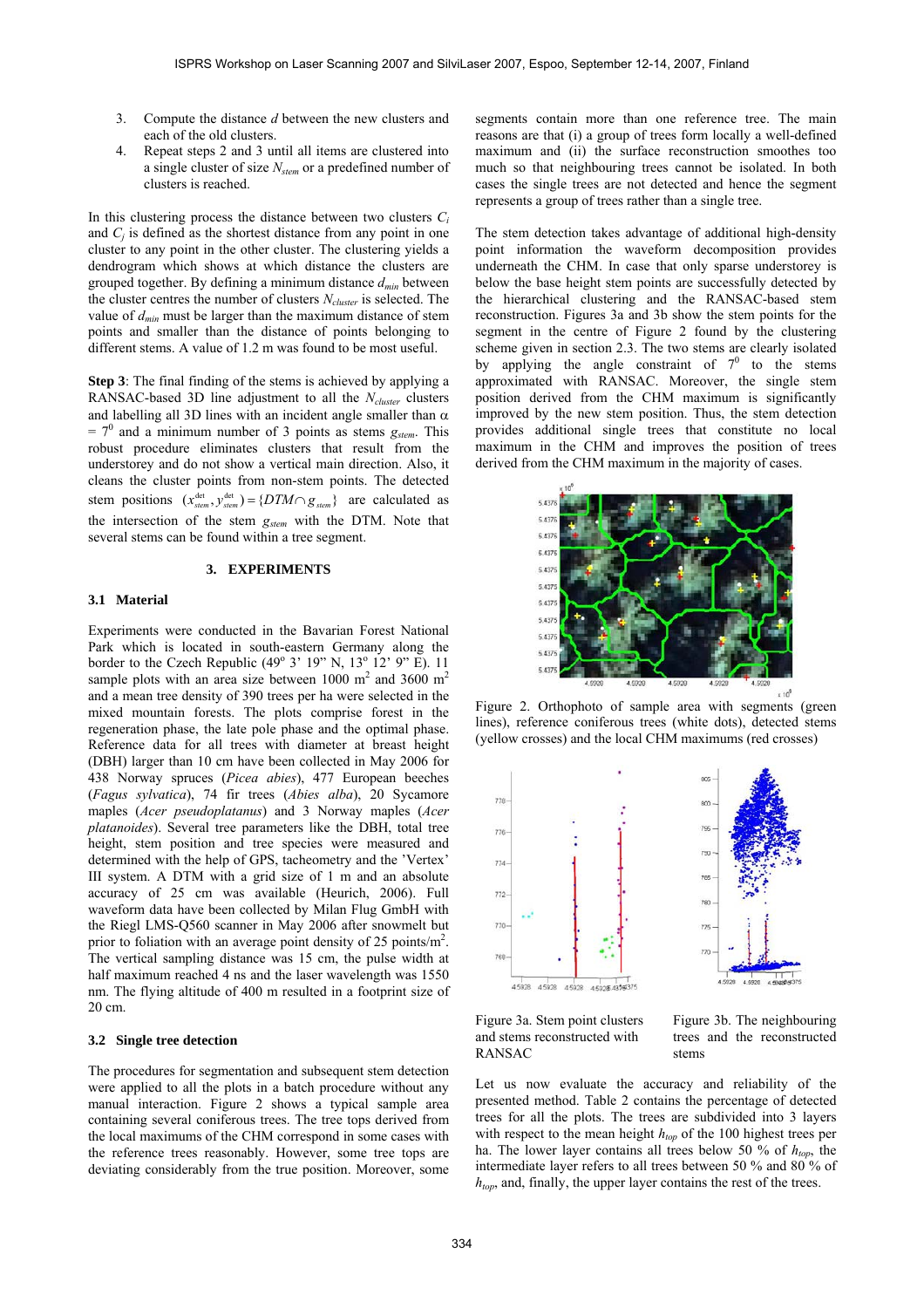| Number of reference trees in lower layer        |                                           |    |
|-------------------------------------------------|-------------------------------------------|----|
| Number of reference trees in intermediate layer |                                           |    |
| Number of reference trees in upper layer        |                                           |    |
| Percentage of deciduous [%]                     |                                           |    |
| Without<br>"stem<br>detection"                  | Detected trees lower layer [%]            | 3  |
|                                                 | Detected trees intermediate layer [%]     | 13 |
|                                                 | Detected trees upper layer [%]            | 74 |
|                                                 | <b>Total number of detected trees [%]</b> | 49 |
|                                                 | False detected trees [%]                  | 5  |
| With<br>"stem<br>detection"                     | Detected trees lower layer [%]            | 3  |
|                                                 | Detected trees intermediate layer [%]     | 21 |
|                                                 | Detected trees upper layer [%]            | 78 |
|                                                 | <b>Total number of detected trees [%]</b> | 53 |
|                                                 | False detected trees [%]                  |    |

Table 2. Detection of trees in the reference plots

| positioning<br>Mean<br>error | Without "stem<br>detection" | With "stem<br>detection" |
|------------------------------|-----------------------------|--------------------------|
| Coniferous                   | 0.80 <sub>m</sub>           | 0.70 <sub>m</sub>        |
| Deciduous                    | $1.65 \;{\rm m}$            | $1.22 \text{ m}$         |
| Total                        | 1.16 m                      | 0.92 m                   |

Table 3. Accuracy of the tree position

At first, we focus on the detection rate of trees that are derived from the CHM without stem detection and hence refer to a local maximum in the CHM. The overall detection rate of 74 % evidences that most of the trees are detected in the upper layer. In comparison, in the intermediate and lower layer the detection rate is considerably smaller. Especially, in the lower layer only a few trees can be found since most of these trees are covered by taller trees. The mean number of false detected trees amounts to 5 % and indicates a remarkable reliability. When applying the stem detection we get an overall improvement of the detection rate in the intermediate layer of 8 % and in the upper layer of 4 %. However, no improvement is achieved in the lower layer since (i) laser hits at the stem of small trees happen rarely, (ii) the base height  $h_{base}$  is inaccurate for trees beneath taller trees, and (iii) some trees have no clear *hbase* since their green branches start close to the ground. Additionally, we found that the detection rate is on average for coniferous trees 61 % and for deciduous trees 44 %, respectively. Finally, Table 3 shows the absolute positional improvement of the trees derived from the stem positions ( $x_{stem}^{det}$ ,  $y_{stem}^{det}$ ) and the position of the reference trees. As expected, the mean positioning error of deciduous trees gets better by 26 %, which corresponds to 43 cm. The overall improvement of the tree position amounts to 24 cm, which is equivalent to 21%.

#### **3.3 Analysis of full waveform data**

Based on the segmentation, the stem detection, and the known DTM all the points within a tree segment were subdivided into the three categories "stem points" below the base height, "ground points" and "crown points" representing the tree crown. Possible stems points in the tree crown were excluded by discarding all the points within the stem cylinder  $V_{stem}$ , where  $V_{\text{stem}}$  is defined by the 3D stem line  $g_{\text{stem}}$  as the centre line of the cylinder and the radius  $R = 1$  m. Ground points were found within a height bound of 1 m to the DTM. Furthermore,  $I_i^c$  and  $W_i^c$  of the points were analysed with respect to the incident angle of the laser beam. Because of the scanning angle of  $45^{\circ}$  the maximum incident angle amounted to  $22.5^{\circ}$ . Thus, mean values and standard deviations were calculated in an angle interval of  $5^0$  for the point classes given in Table 1 and are used in the following for visual analysis in Figures 4 to 10.



Figure 4. Mean pulse width and standard deviation (single and last points) for the three point categories



Figure 5. Mean intensity and standard deviation (single and last points) for the three point categories



Figure 6. Mean intensity and standard deviation (single points) for the three point categories

In general, we found that roughly 75 % of the stem points are single and last points. Since ground points are also only composed by single and last points we focussed primarily on these point classes. The Figures 4 and 5 show for these point classes the mean values for pulse width and intensity and their standard deviations in dependence on the incident angle. Apparently, the ground points differ from stem points and crown points considerably. Both crown and ground points show no angle dependence. The undulating ground, the undergrowth, and the varying reflecting targets in the crown average the individual values for pulse width and intensity. As expected, the pulse width for the stem points decreases with increasing incident angle since with increasing incident angle the angle between laser beam and the normal to the stem surface gets smaller. This leads to a smaller broadening of the pulse.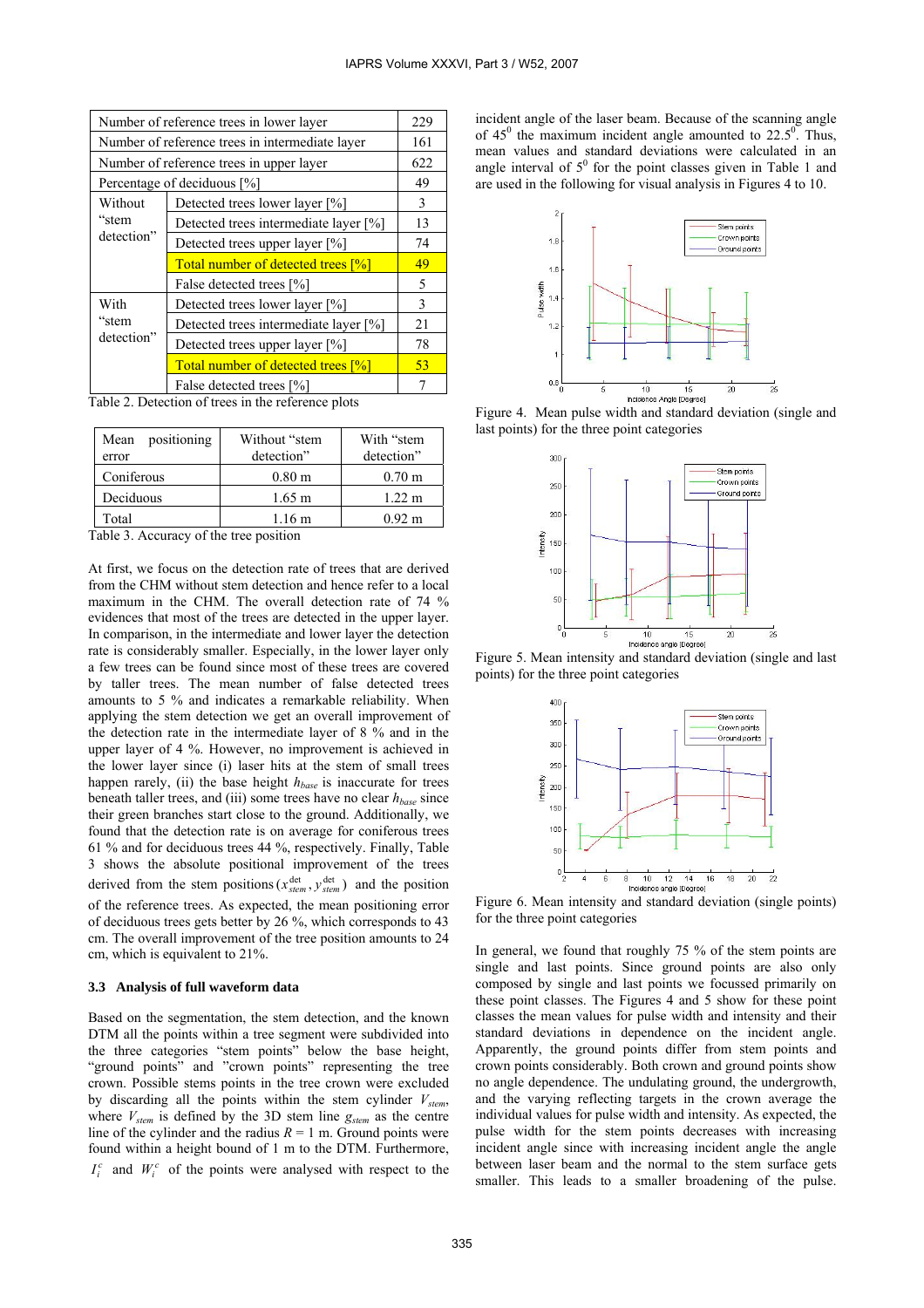Accordingly, the slight increase of the intensity with increasing incident angle can be interpreted the same way. Figure 6 focuses especially on the intensity of single points. Apparently, the three point categories differ fairly well for an angle range of  $10<sup>0</sup>$  and  $22.5<sup>0</sup>$ . This was the only point class that indicated the best discrimination between the stem points and crown points. Most notably, ground points and crown points can be clearly separated. These results correspond with experiences of the study (Doneus et al., 2006), which recommends the use of intensity and pulse width along with point coordinates to generate a DTM from full waveform data.

We focus now on the important question in how far intensity and pulse width discriminate tree species. We restrict ourselves to coniferous and deciduous trees, which are the dominating trees in the study area. Crown points and stem points are assigned to the two tree species using the reference data. Again, the mean values and the standard deviation for  $I_i^c$  and  $W_i^c$  are analysed with respect to the incident angle. From Figure 7 we can conclude that the mean pulse width  $W_i^c$  of single crown points is different for coniferous and deciduous trees and is independent on the incident angle. Interestingly, we found that the difference in the pulse width was significant especially for single points. However, the difference of the mean intensity  $I_i^c$ was distinctive for all the four point classes, again without any dependence on the incident angle (Figure 8).



Figure 7. Mean pulse width and standard deviation (single points) for coniferous and deciduous crown points



Figure 8. Mean intensity and standard deviation (all point classes) for coniferous and deciduous crown points

Finally, we concentrate on the stem points. The mean pulse width  $W_{m}^{c}$  is practically the same for the two tree species using all four point classes and decreases slightly with increasing incident angle (Figure 9). Apparently, the shape of coniferous and deciduous tree stems influences the pulse width the same way. Of course, the incident angle still plays a role likewise in Figure 4. Surprisingly, the mean intensity for single points is clearly different for coniferous and deciduous tree stems (Figure 10). Probably, the absorption and reflecting characteristics of stems have a clear impact on the mean intensity.

We have corrected the intensity of all point classes according to equation (2) assuming that the target size is equal or larger the laser footprint. This assumption is true for ground points and – probably – for most of the stem points. Since the target size of the crown points is not known we corrected them like stem or ground points.



Figure 9. Mean pulse width and standard deviation (all point classes) for coniferous and deciduous stem points



Figure 10. Mean intensity and standard deviation (single points) for coniferous and deciduous stem points

### **4. DISCUSSION**

Conceptually, the presented approach to single tree detection from airborne LIDAR data goes one step further by using the CHM and additional information inside the tree. It leads to an improvement of the detection rate of single trees in the intermediate and upper forest layer by detecting tree stems. This refinement of the detection rate could be expected since (i) in many cases neighbouring trees do not appear as two clear maximums in the raw data and (ii) the smoothing of the CHM blurs the maximums. Apparently, as already pointed out by some other authors (e.g. Solberg et al., 2006), the smoothing of the reconstructed CHM influences the quality of the single tree detection considerably. The second advantage of the presented method is that the position of detected trees is improved. This is also not very surprising since the intersection of the detected tree stem with the DTM must be more precise than the tree position derived from the CHM maximum. Thirdly, the stem detection checks the hypothesis of a stem position which has been derived from the CHM. The restrictions of the approach are that only trees in the upper and intermediate forest layer can be additionally detected. It fails in the under layer where stem hits are rare and stems points can not be clearly clustered. Moreover, so far we have not implemented to go back to the